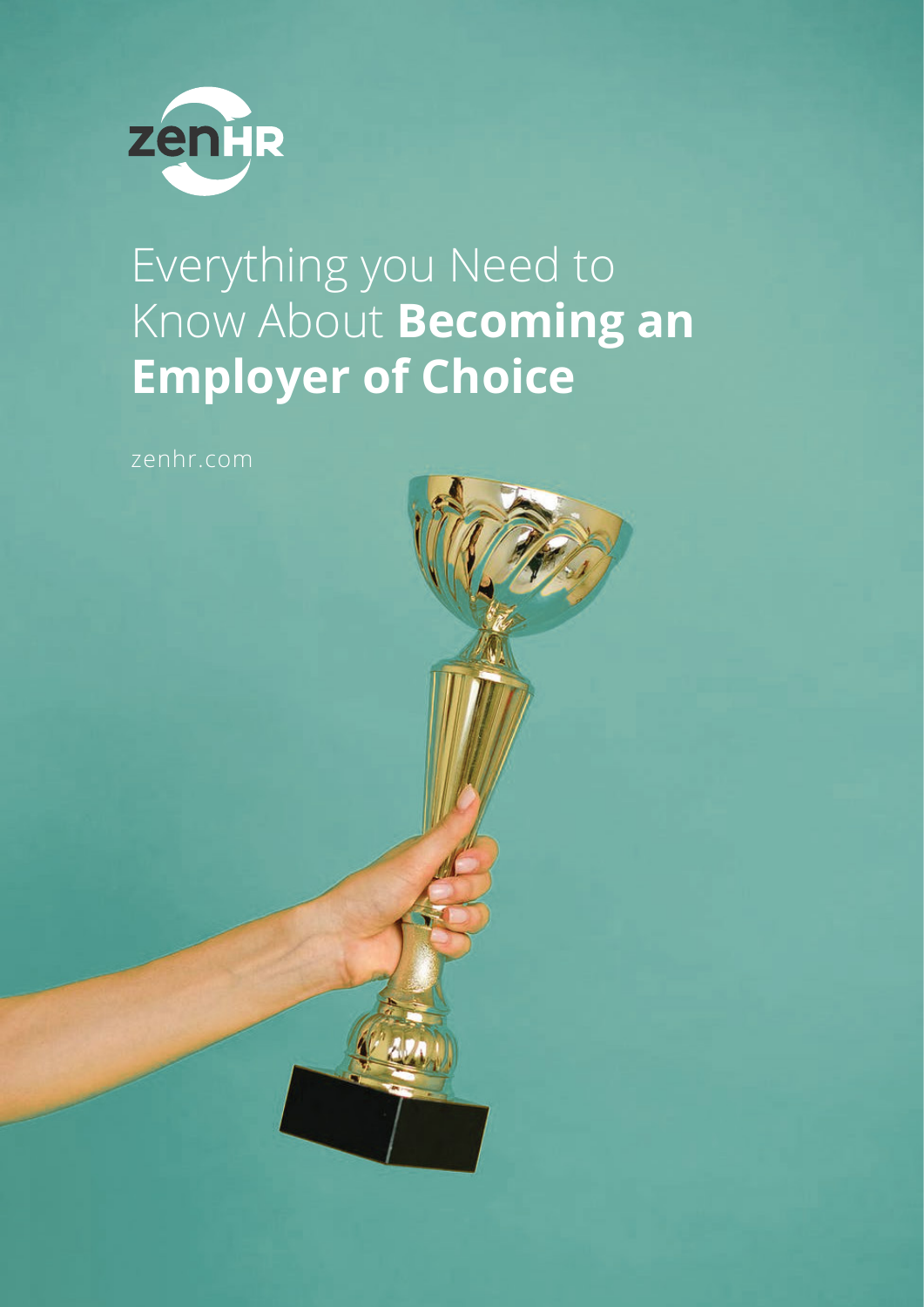# What is an "Employer of Choice"?

An Employer of Choice is a company that has a strong brand in the job market and can attract and retain the best talent as it has a very desirable culture, environment, and a top-notch leadership style. Employees who work for an Employer of Choice are highly engaged and productive and fully aligned with their vision and values. Companies that are consistently attracting the best talent get one thing right: **Employer branding**

Employer Branding is the process that companies follow to manage and influence their reputation in the job market. Job seekers, employees, and key stakeholders would perceive them as an "Employer of Choice."

## Why Do Companies Aim to Become "Employers of Choice"?

Being an Employer of Choice means that you have built a reputation as a great place to work, which means you can attract more qualified applicants resulting in more skilled employees.

The importance of being an Employer of Choice unveils when the job market is not exactly bursting at the seams with talent.

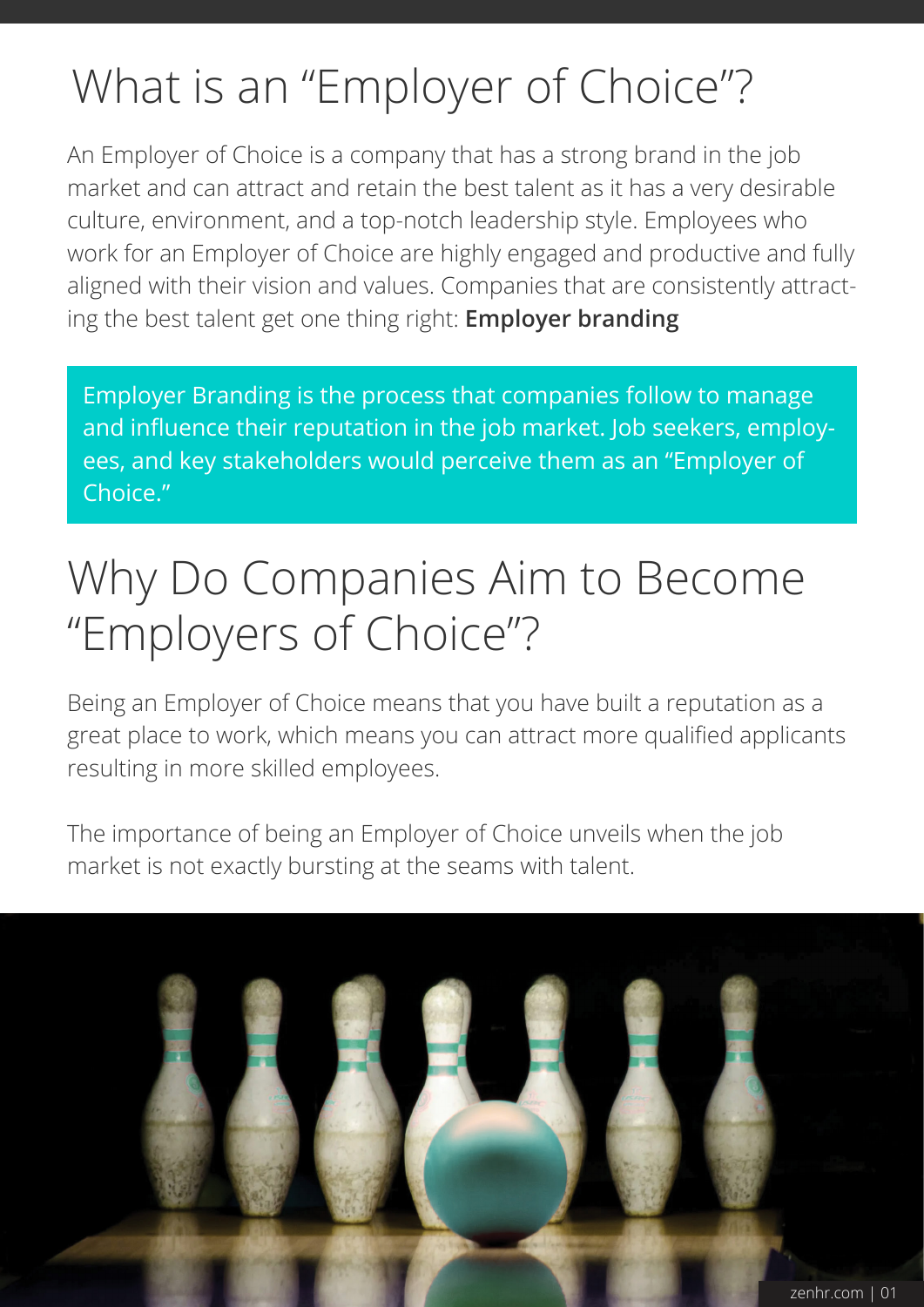# Where do I start as an employer?

An excellent place to start your journey towards becoming an Employer of Choice is to think about the main reasons why your best employees might leave your company. *Most probably, it will come down to one or more of the following reasons:*

- Lack of development opportunities with the company
- Unsatisfactory work conditions, bad corporate culture, or toxic coworkers
- Non-competitive salary, benefits, or perks
- Lack of confidence in leadership or lack of empowerment to successfully do the job

To become an Employer of Choice, you must adjust your attitude towards receiving feedback while ensuring that you resolve these issues as soon as they get reported. Identifying issues doesn't mean that you can find a quick fix, but you need to create a sustavvinable plan that allows you to tackle any problems that arise promptly.

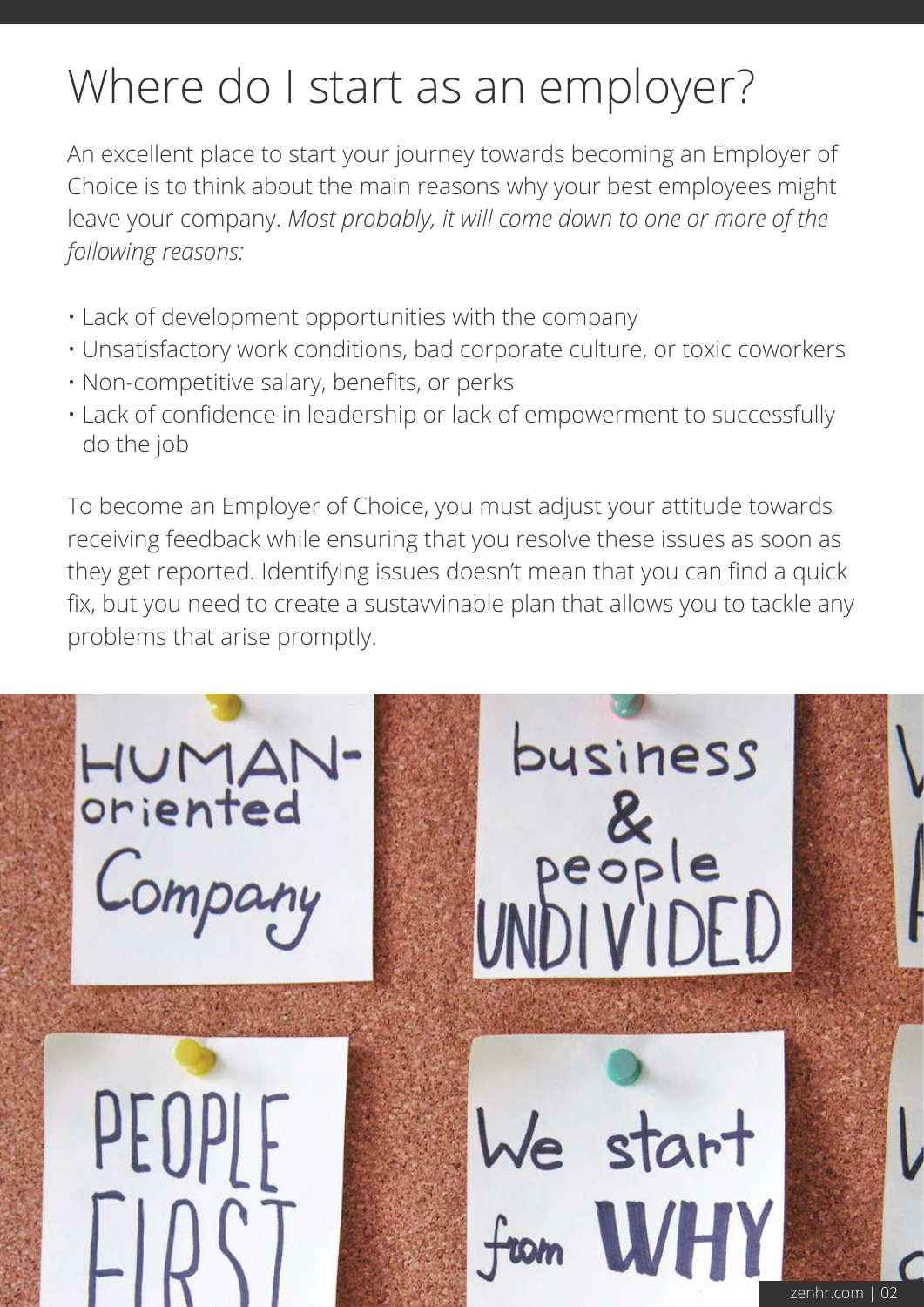## Characteristics of Employers of Choice

## **JOB SECURITY**

Job security is all about keeping your employees free from the stresses related to the sudden loss of their jobs. When employees feel secure, they can focus on the company goals and core roles without worrying about losing their current positions.

### **EMPOWERMENT AND AUTONOMY**

Empowered employees can make decisions about and design how they want to perform their jobs. Empowerment starts by giving your employees a general framework (mission, vision, core values, objectives and key results, feedback), but they get to decide how they perform their daily task.

#### **RESPECT**

Employees will make mistakes. An Employer of Choice will always respect them regardless of the mistakes they made.

### **GROWTH OPPORTUNITIES**

We are all familiar with how competition in the market is growing year after year. Investing in your employees' development will cultivate and nurture the best talent internally and help you attract the best candidates. When you work on retaining and improving your top talent, you will begin to create and sustain a competitive advantage.

### **TRANSPARENCY AND OPENNESS**

Employers of choice strive to create a transparent work culture that encourages openness between the employees and management. When employees feel comfortable providing their ideas and input, and when the whole company is open and honest with its customers, this will bring many exceptional results and advantages to your company.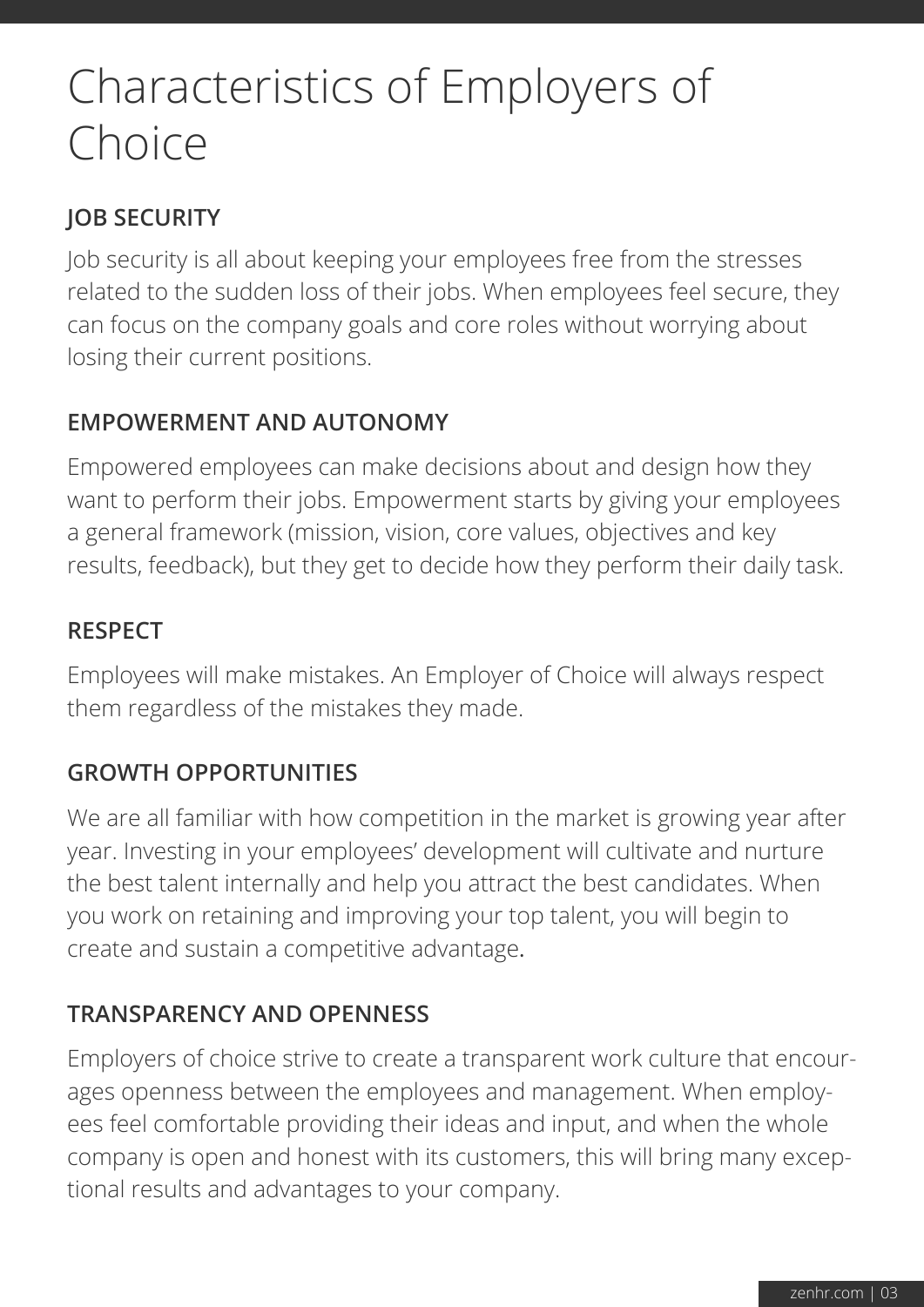#### **WORK-LIFE BALANCE**

Your ability to give your employees more work-life balance is a selling point for your company regarding recruitment and retention. There are plenty of ways to encourage a healthy work-life balance without scarifying productivity, such as offering flexible work schedules, allowing remote work, and providing childcare services.

#### **PERFORMANCE CULTURE**

An Employer of Choice is always seeking ways to tie the performance with the interests of employees. One of the best ways to do so is to invest in an automated performance and evaluation tool, which allows you to monitor your employees' progress on an ongoing basis while offering any kind of help that they might need along the way. Remember, any type of feedback (whether good or bad) should never come as a surprise.

#### **FAIRNESS**

Unfair treatment or favoring individual employees over others for no specific reason makes it hard for you to achieve the Employer of Choice status. Employers need to develop and apply policies on everyone equally, and they need to treat their people with the same courtesy and consideration.

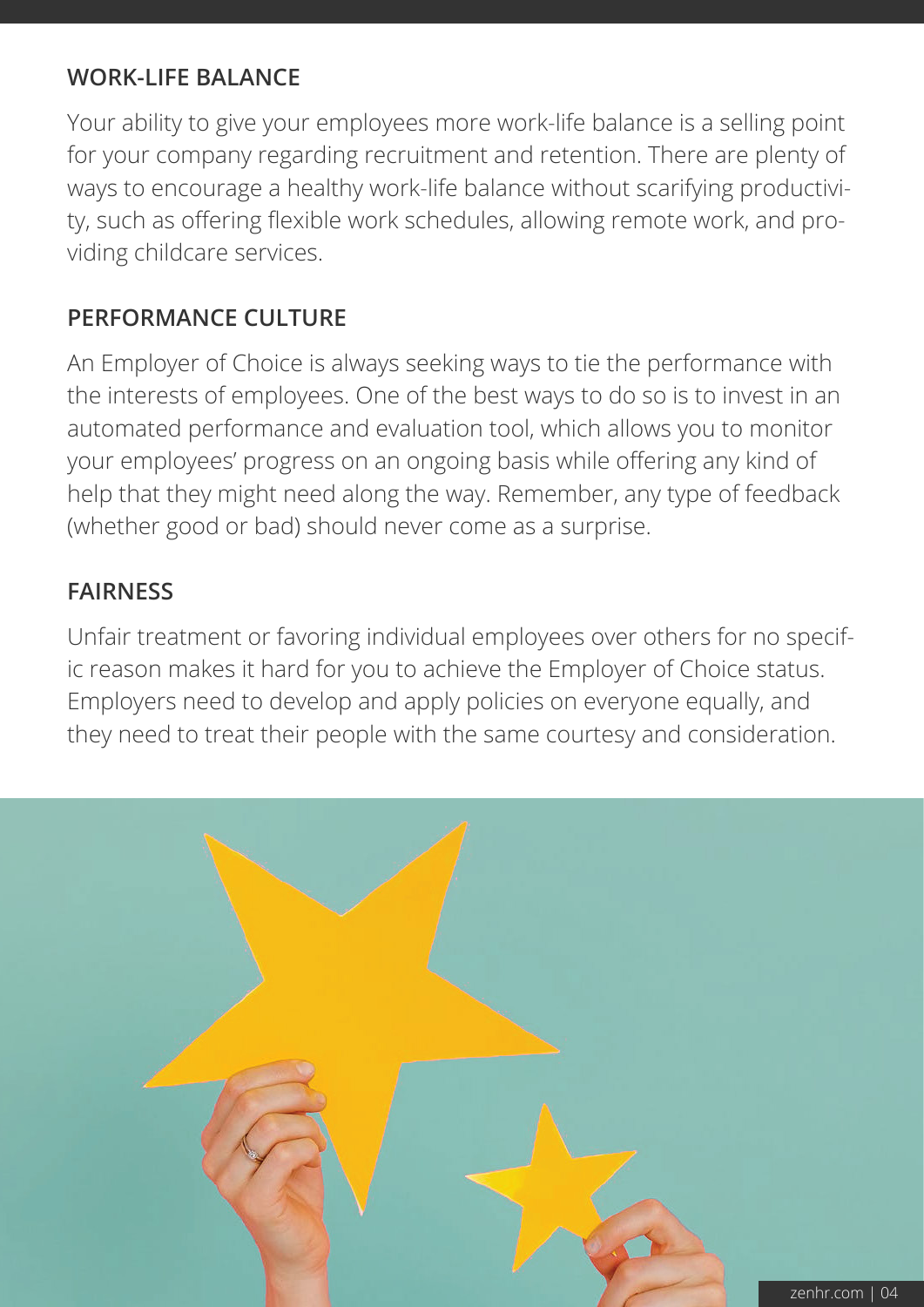# **Employer Branding Strategy**

Here's a 5-step employer branding strategy to help you achieve you "Employer of Choice" status.

## **DEFINE YOUR GOALS**

- Attract the best candidates
- Reduce time-to-hire
- Reduce Turnover
- Increase applicant pool



### **DEFINE YOUR EMPLOYEE VALUE PROPOSITION (EVP)**

- What do your current employees love about their company?
- What benefits do you offer?
- What perks do you offer?
- Why should the best talent work for you?



## **MEASURE RESULTS & PROGRESS**

- Administer "Employee Net Promoter Score" eNPS surveys regularly
- Fix what needs fixing throughout your HR process



## **SPECIFY YOUR IDEAL CANDIDATE PERSONA**

What do your best employees have in common?



## **DEFINE YOUR CANDIDATE EXPERIENCE**

Identify all touchpoints that your candidates have with your company from the "sourcing" stage to the "Offboarding" stage.